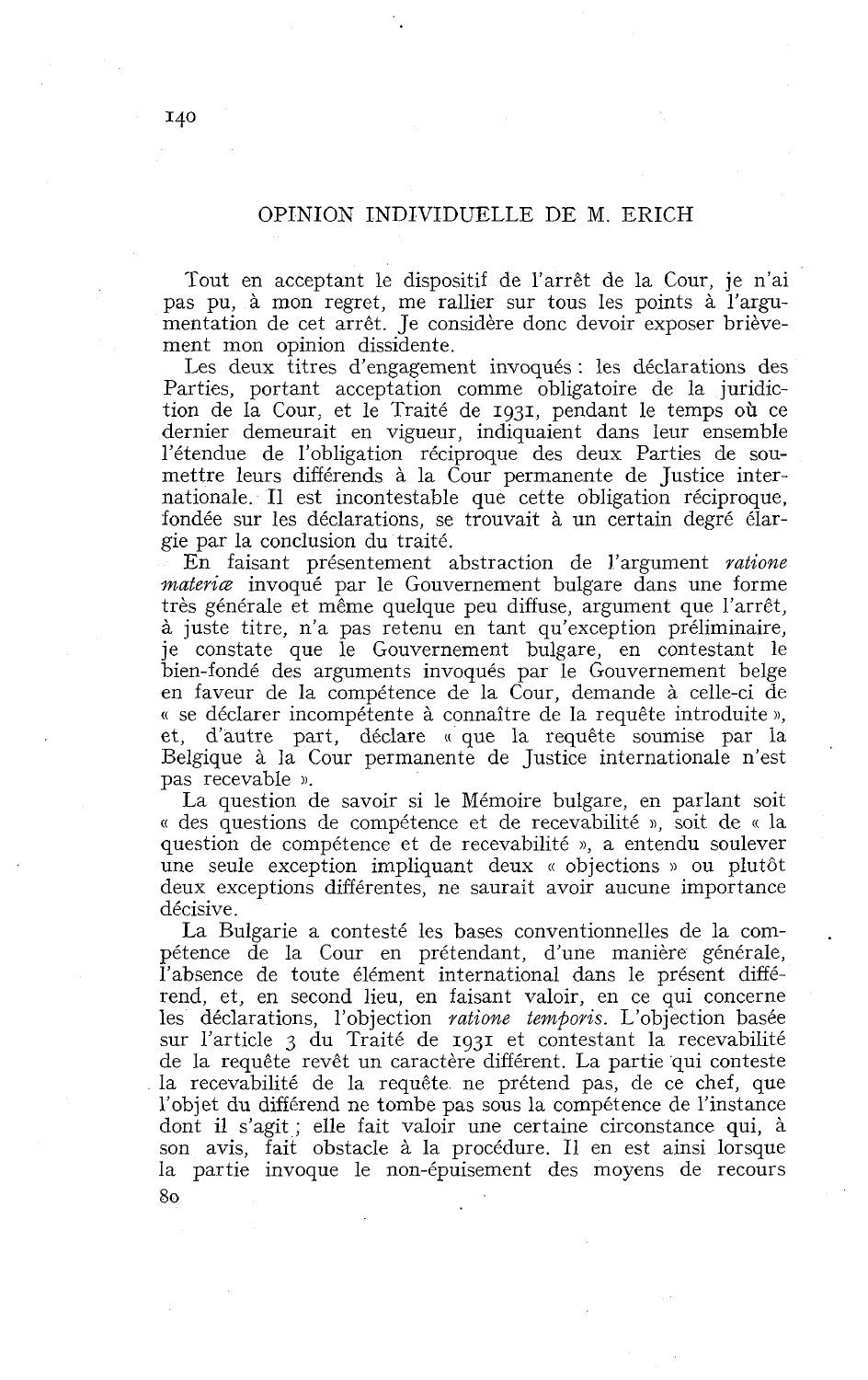### SEPARATE OPINION OF M. ERICH.

### [ *Translation.]*

Although 1 agree with the operative part of the Court's judgment, 1 regret that **1** have been unable to concur on every point in its arguments. 1 think therefore 1 ought briefly to state my dissenting opinion.

The two sources invoked by the Parties as binding upon them, namely their declarations accepting the compulsory jurisdiction of the Court and the Treaty of **1931** for as long as it continued in force, indicated between them the extent of the mutual obligation of both Parties to submit their disputes to the Permanent Court of International Justice. There is no doubt that this mutual obligation based upon the declarations was in a certain measure extended by the conclusion of the Treaty.

Disregarding for the moment the argument *ratione materiæ*  invoked by the Bulgarian Government in a very general and even rather diffuse form, which argument the judgment has rightly held not to be a preliminary objection, 1 find that the Bulgarian Government, while disputing the justice of the Belgian Government's arguments in favour of the Court's jurisdiction, asks the latter "to declare that it has no jurisdiction to entertain the Application filed" and further declares "that the Application submitted by Belgium to the Permanent Court of International Justice cannot be entertained".

The question whether the Bulgarian Memorial, when it speaks either of "questions of jurisdiction and admissibility" or of "the question of jurisdiction and admissibility", intended to raise a single objection implying two objections, or two different objections, is of no decisive importance.

Bulgaria disputed the treaty bases of the Court's jurisdiction, alleging generally the absence of any international element in the present dispute and advancing, in the second place, with regard to the declarations, the objection *ratione temporis*. The regard to the declarations, the objection *ratione temporis*. objection based upon Article 3 of the **1931** Treaty and disputing the admissibility of the Application, is of a different character. A party who argues that an application cannot be entertained is not maintaining thereby that the subject of the dispute does not fa11 within the competence of the court in question ; it is adducing a certain circumstance which in its opinion constitutes an obstacle to proceedings. The same is true when the party invokes the non-exhaustion of local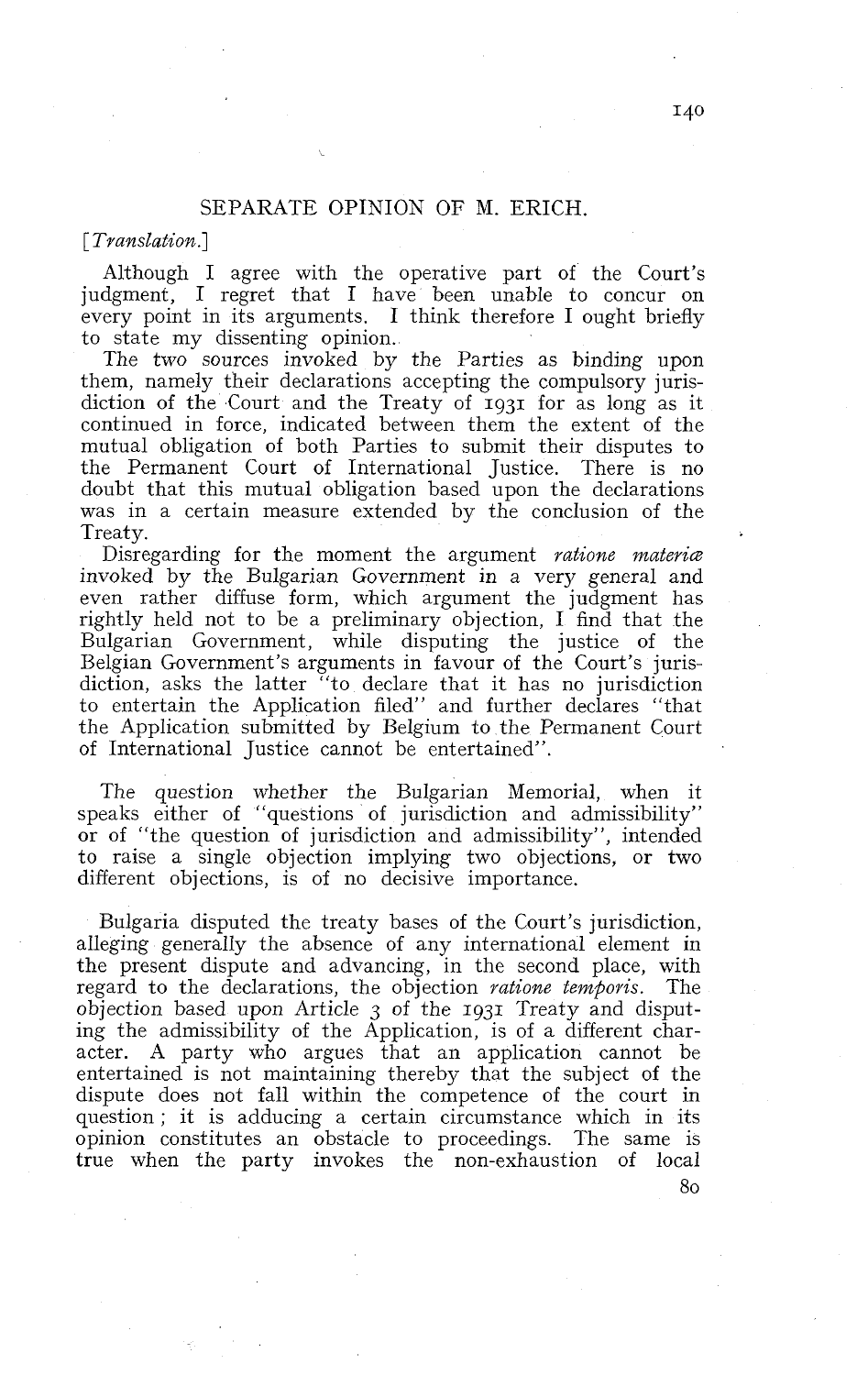#### $I4I$  $A/B$  77 (COMPAGNIE D'ÉLECTRICITÉ). — OP. ERICH

internes ou l'omission des négociations diplomatiques, dans les deux cas une lacune qui ne porte pas atteinte à la compétence de la Cour telle qu'elle est reconnue par les parties en auestion.

Une exception d'incompétence et une exception d'irrecevabilité ne s'excluent donc pas l'une l'autre. Elles peuvent coexister et doivent être examinées séparément, cela aussi dans le cas où la même partie a attaqué et la compétence et la recevabilité. Que la partie qui les soulève les ait en apparence confondues, cela est sans importance, pourvu que la distinction ressorte en réalité de ses prétentions.

L'exception d'incompétence présente évidemment un caractère préalable par rapport à l'exception de recevabilité. Au cas où la Cour se déclare incompétente, l'exception de recevabilité ne joue plus, elle aura perdu sa raison d'être; si, par contre, la Cour admet sa compétence, elle n'a pas, par là même, affirmé la recevabilité de la requête.

Lorsqu'on se trouve en présence et d'une contestation de la compétence et d'une contestation de la recevabilité, il parait donc tout indiqué qu'on commence par examiner la compétence proprement dite. Si la compétence n'est pas reconnue, toute l'affaire tombe et l'exception relative à la recevabilité est, par conséquent, sans portée. Dans le cas contraire, la valeur de l'objection concernant la recevabilité reste intacte et se présente pour être examinée séparément. Il en est évidemment de même au cas où il a été constaté qu'une objection touchant la compétence de la Cour est étroitement liée au fond du différend ; la compétence se trouve également sauvée, au moins provisoirement.

L'exception relative à l'épuisement des voies de recours internes est indivisible. La Partie qui la fait valoir n'entend nullement dire que sous l'aspect du traité ces voies ne sont pas épuisées, mais que sous un autre aspect, celui des déclarations, l'exception de l'épuisement ne joue pas. Les moyens de recours sont épuisés ou ils ne le sont pas. Une fois qu'on a constaté le bien-fondé de l'exception basée sur le prétendu nonépuisement, on ne saurait annuler les effets de cette constatation par l'admission d'autre part que la *cowétence* de la Cour se trouve établie. Le titre acquis en faveur de la compétence ne suffit pas, par lui-même, pour écarter l'objection contre la recevabilité de la requête.

L'argument *ratione materiæ,* c'est-à-dire l'exception générale et quelque peu diffuse par laquelle le Gouvernement bulgare tend à exclure la compétence de la Cour, a été à juste titre rejetée en tant qu'exception préliminaire et réservée pour **81**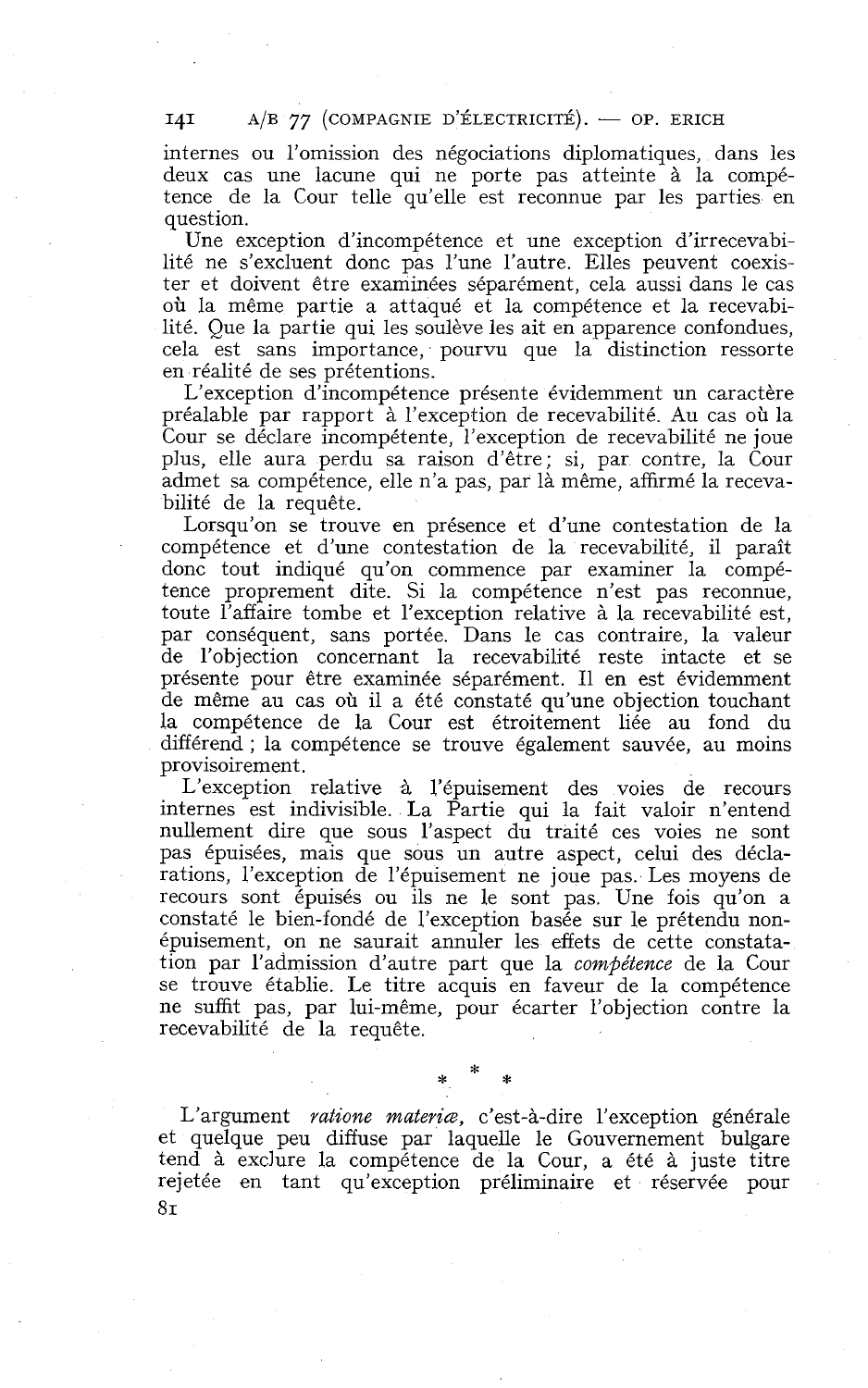remedies or the absence of diplomatic negotiations, both cases creating a gap which does not affect the jurisdiction of the Court as recognized by the parties in question.

An objection to jurisdiction and an objection to admissibility are not therefore mutually exclusive. They may CO-exist and should be examined separately, even when the same party has impugned both jurisdiction and admissibility. The fact that the party raising the objections has apparently confused them is of no importance, provided that the distinction emerges in fact from its claims.

The objection to jurisdiction is obviously a preliminary objection in relation to the objection to admissibility. If the Court finds that it has no jurisdiction, the objection to admissibility lapses, having lost its *raison d'être;* if, on the other hand, the Court declares in favour of its jurisdiction, it has not thereby affirmed that the application can be entertained.

Accordingly, if we are confronted with an objection to jurisdiction and an objection to admissibility, we should begin by examining the question of jurisdiction proper. If jurisdiction is not admitted, the whole case falls to the ground and the objection to admissibility ceases to have any relevance. In the opposite case the force of the objection to admissibility is unimpaired and remains to be examined separately. The same is obviously true when it is found that an objection to the jurisdiction of the Court is closely. bound up with the merits of the dispute ; the jurisdiction is here too preserved, at least for the time being.

The objection relating to exhaustion of interna1 remedies is indivisible. The Party who advances this objection does not mean that, from the point of view of the Treaty, these remedies are not exhausted, but that, from another point of view, that of the declarations, the objection based on exhaustion does not operate. The remedies are either exhausted or they are not. Once the objection based on alleged non-exhaustion is found to be just, it is impossible to cancel the effects of that finding by admitting also that the *jwisdiction* of the Court is established. The establishment of jurisdiction does not of itself suffice to rule out the objection to the application being entertained.

The argument *ratione materia*, that is to say the general and somewhat diffuse objection whereby the Bulgarian Government seeks to exclude the Court's jurisdiction, was rightly denied to be a preliminary objection and was reserved for

8т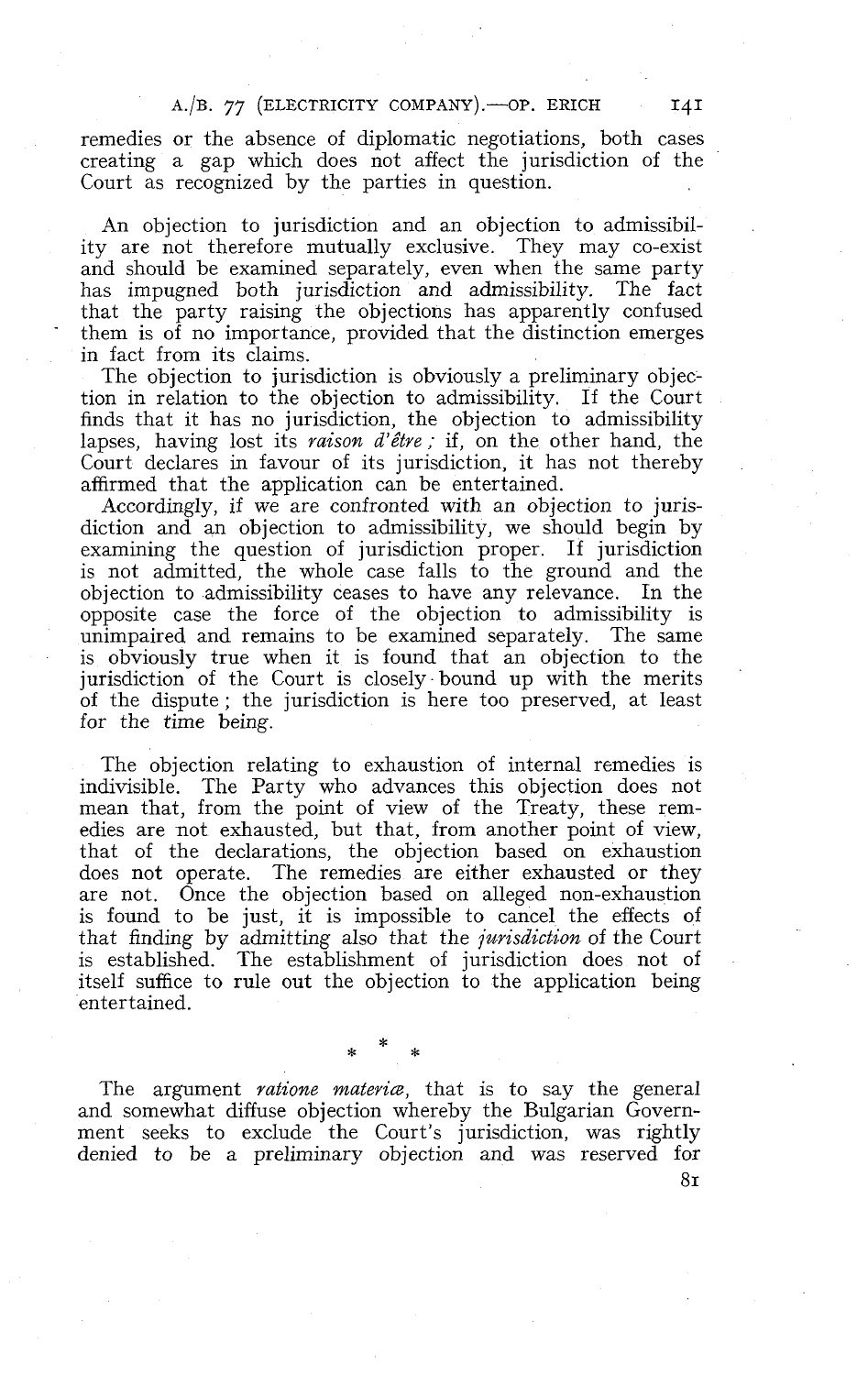#### I42  $A/B$  77 (COMPAGNIE D'ÉLECTRICITÉ). — OP. ERICH

l'examen du fond. L'exception *ratione temporis,* laquelle, elle aussi, attaque la compétence de la Cour, est logiquement subordonnée à l'exception *ratione materiæ* dans ce sens que, si celle-ci se trouvait ultérieurement approuvée par la Cour, l'argument *ratione temporis* deviendrait sans objet et inopérant. En supposant qu'on vienne à constater que l'affaire ne constitue pas un différend au sens international, la question relative à l'antériorité ou à la postériorité ne se poserait plus.

La Cour ayant toutefois procédé, dès maintenant, à l'examen de l'argument *ratione temporis*, je me permettrai de présenter quelques observations à ce sujet.

La réserve *ratione temporis,* adoptée dans beaucoup d'engagements internationaux, se présente sous des formules différentes. Lorsqu'on exclut « les contestations ayant leur origine dans des faits antérieurs à la présente Convention », cette locution parait peut-être plus restrictive que celle employée dans la déclaration belge : « différends qui s'élèveraient après la ratification de la présente déclaration au sujet de faits ou de situations postérieurs à cette ratification » ; au fond, il n'y a guère de différence entre les intentions des Etats contractants. Tout différend provoqué par des faits ou mesures présentant un caractère juridique, antérieurs à une certaine date décisive et critique, doivent échapper à l'application de la règle. On peut critiquer pareilles formules, comme imprécises et susceptibles de provoquer de l'incertitude, mais il faut leur accorder la portée que les Etats contractants ont eu en vue.

Dans la première phase du différend actuel, les deux Parties ont considéré, semble-t-il, comme l'origine de leur litige la formule contenue dans la sentence du Tribunal arbitral mixte de 1925. Dans le récit des événements précédents que donne le Gouvernement belge dans sa requête (p. 4), celui-ci parle de la formule de tarif arrêtée par le Tribunal arbitral. L'application de cette formule ne donna lieu, jusqu'en 1934, à aucune difficulté, mais, au cours du dernier trimestre de 1934, un désaccord se manifesta pour la première fois. La transaction intervenue pour l'année 1935 ne fut pas prorogée, « et le conflit surgit à nouveau au sujet du calcul du tarif du premier trimestre de 1936 ». Dans son Mémoire additionnel (p. 8), le Gouvernement belge indique dans les termes suivants ce qu'il considère comme le criterium pour que la réserve contenue dans la déclaration belge s'applique : « .... il ne suffit pas que le litige né postérieurement à cette déclaration présente un rapport quelconque avec une situation de droit ou de fait antérieure à cette déclaration, il faut que le différend surgisse au sujet même de cette situation ». La même expression « au sujet de » se trouve donc aussi bien dans cette règle revêtue d'une forme générale et abstraite que dans la phrase citée de la requête, où il s'agit de la formule de tarif arrêtée par le Tribunal arbitral. Dans le **82**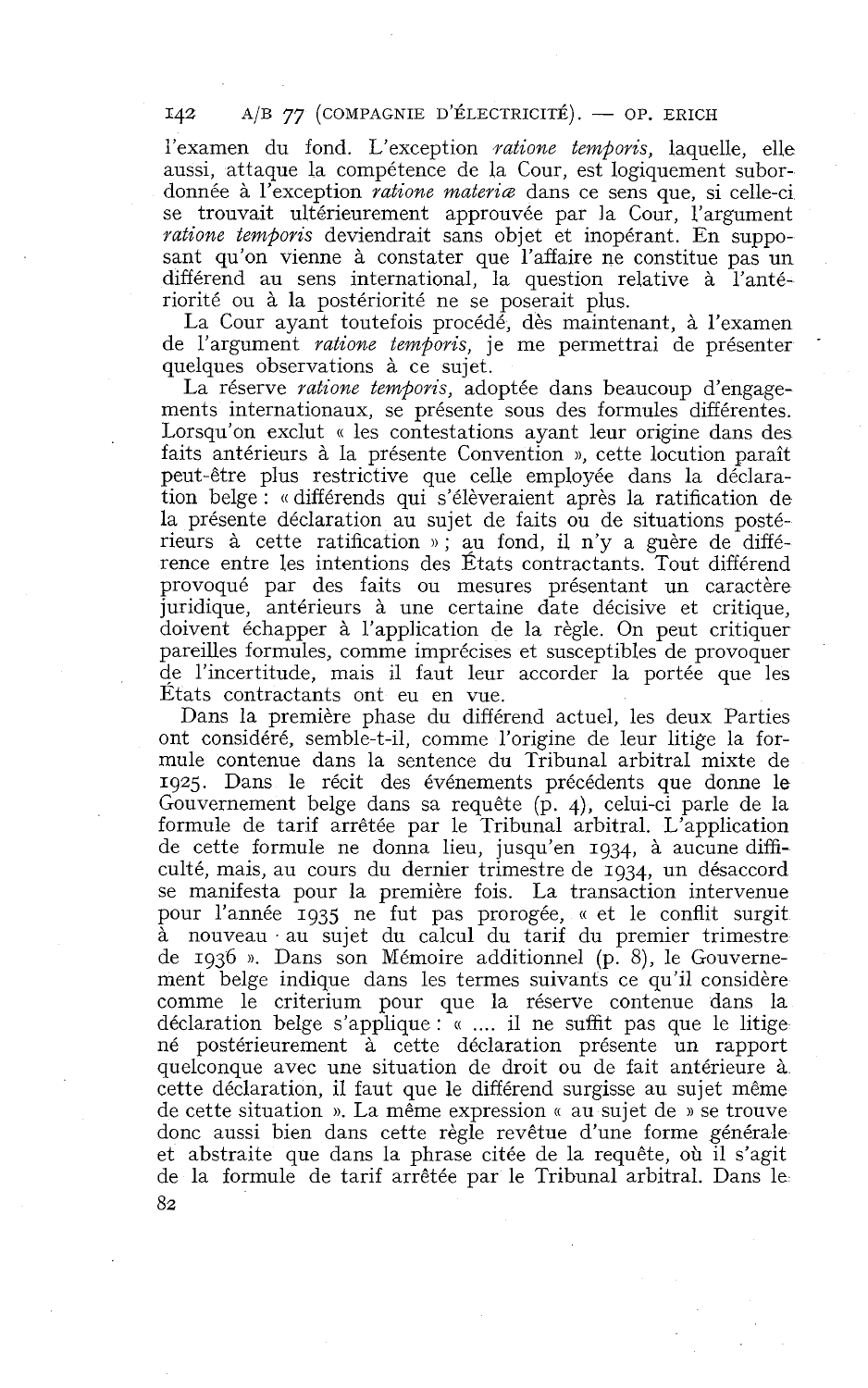examination with the merits. The objection *ratione temporis,*  which likewise challenges the jurisdiction of the Court, is logically subordinate to the objection *ratione materiæ* in the sense that, should the latter be subsequently approved by the Court, the argument *ratione temporis* would lose its *raison d'être* and become inoperative. If we find that the case is not a dispute in the international sense, the question of priority, or otherwise, of date would no longer arise.

But since the Court has already examined the argument *ratione temporis,* 1 should like to offer a few observations on this subject.

The reservation *ratione temporis* inserted in many international undertakings appears in different terms. When we exclude "disputes which have their origin in facts prior to the present Convention", that expression appears perhaps more restricted than the words used in the Belgian declaration : "disputes arising after the ratification of the present declaration with regard to situations or facts subsequent to this ratification" ; fundamentally there is little difference between the intentions of the contracting States. Any dispute caused by facts or measures of a legal character prior to a certain decisive and crucial date are excluded from the application of the rule. Such formulæ may be criticised as inexact and likely to cause confusion, but they must be given the meaning which the contracting Parties had in mind.

During the first stage of the present dispute, both Parties apparently considered the origin of their dispute to lie in the formula contained in the award of the Mixed Arbitral Tribunal of 1925. The Belgian Application (p. 4), in telling the story of past events, speaks of the tariff formula fixed by the Arbitral Tribunal. Until 1934 the application of this formula gave rise to no difficulties, but disagreement arose for the first time in the last quarter of that year. The compromise arranged for 1935 was not prolonged, "and the dispute again arose with regard to calculating the tariff for the first quarter of 1936". In its Additional Memorial (p. 8) the Belgian Government indicates as follows what it regards as the criterion in order that the reservation in the Belgian declaration may apply : ".... it is not enough that the dispute arising subsequently to this declaration should have some relation with a situation in law or of fact prior thereto; the dispute must arise with actual regard to that situation". The same phrase "with regard to" is therefore found both in this general and abstract formulation of the rule and in the above-mentioned sentence in the Application which deals with the tariff formula fixed by the Arbitral Tribunal. In the Belgian Government's Memorial (p. 14) the formula fixed by this Tribunal is called "the disputed formula".

142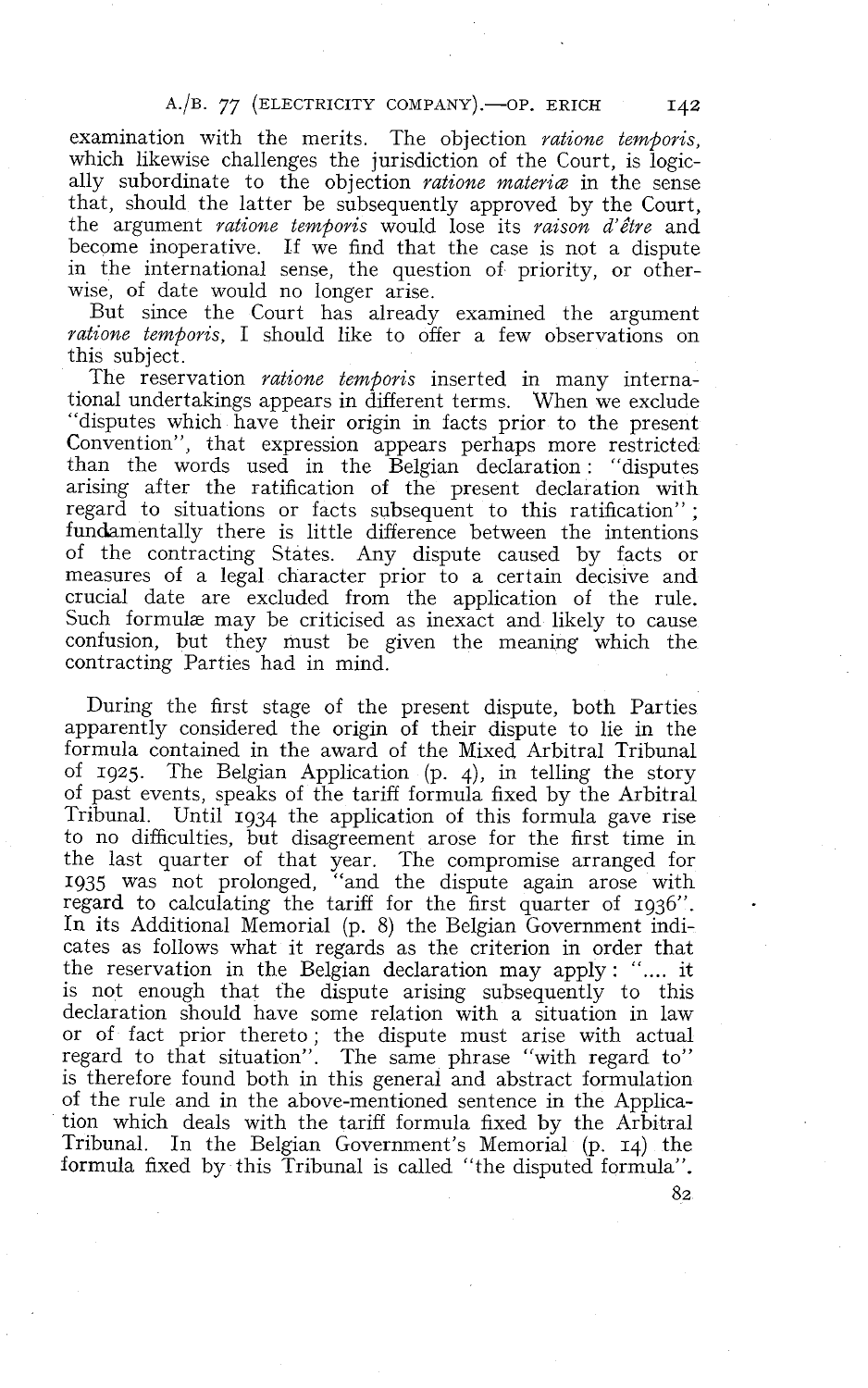#### $A/B$  77 (COMPAGNIE D'ÉLECTRICITÉ). — OP. ERICH 143

Mémoire du Gouvernement belge (p. 14), la formule établie par ce tribunal est caractérisée comme « la formule litigieuse ». De ces expressions, ainsi que de plusieurs autres, il parait ressortir que le Gouvernement belge, dans la première phase du litige, a considéré certains actes incriminés des autorités bulgares comme l'objet du différend, mais la formule comme l'origine de celui-ci. en d'autres termes comme la situation au sujet de laquelle le différend a surgi.

Au cas où le Tribunal arbitral mixte aurait accédé à la demande de la compagnie, lorsque celle-ci lui demanda une interprétation de la sentence arbitrale du 27 mai 1925, il aurait été évident que le différend soumis à ce tribunal était directement un différend *au sujet de la sentence arbitrale.* Or, il n'en a guère été autrement lorsque les tribunaux bulgares ont eu à se prononcer sur l'affaire. Le point saillant, autour duquel se sont déroulés les débats, était exactement « la sentence litigieuse » de 1925. Les décisions des tribunaux n'ayant pas donné satisfaction à la compagnie, 1'Etat protecteur, la Belgique, s'est adressé à la Cour. Certes, ce n'est pas « la formule litigieuse » telle quelle qui a été soumise à l'examen de la Cour. S'il en était ainsi, cette formule serait à considérer comme l'objet même du litige. Les griefs belges portent sur certains actes des autorités bulgares ; ce sont ces actes qui constituent l'objet du différend. Ceux-ci ont occasionné le différend. Mais au fond ils *sufiposent* évidemment l'existence de situations ou de faits antérieurs (cf. l'arrêt de la Cour dans l'affaire des phosphates du Maroc, p. 24). Le différend *dérive* de faits antérieurs au IO mars 1926. La sentence litigieuse constitue une situation antérieure à la date critique. Cette situation antérieure a donné naissance aux divergences qui se sont élevées postérieurement à cette date.

Conçue dans une acception très restreinte, la réserve *ratione temfioris,* sur laquelle bien des Etats ont insisté dans leurs déclarations, pourrait être presque vidée de son contenu. Un prétendu dommage subi antérieurement à l'entrée en vigueur de l'engagement pourrait être relevé par une réclamation présentée, postérieurement à la date critique, devant une autorité nationale, judiciaire ou administrative. Le rejet définitif de la demande pourrait ensuite être allégué comme un acte illicite et comme l'élément générateur du litige. Par là, la personne intéressée aurait la possibilité de faire revivre un différend auquel, d'après la réserve, la convention ne devrait pas être applicable.

Pour les raisons ci-dessus indiquées, je suis disposé à considérer le présent différend comme s'étant élevé au sujet d'une situation antérieure à la ratification de la déclaration. Or, la réserve *ratione temporis* ne joue que dans le cadre de cette déclaration ; par contre, elle n'a pas été adoptée par le Traité de 1931, qui était encore en vigueur à la date où la Cour fut *83*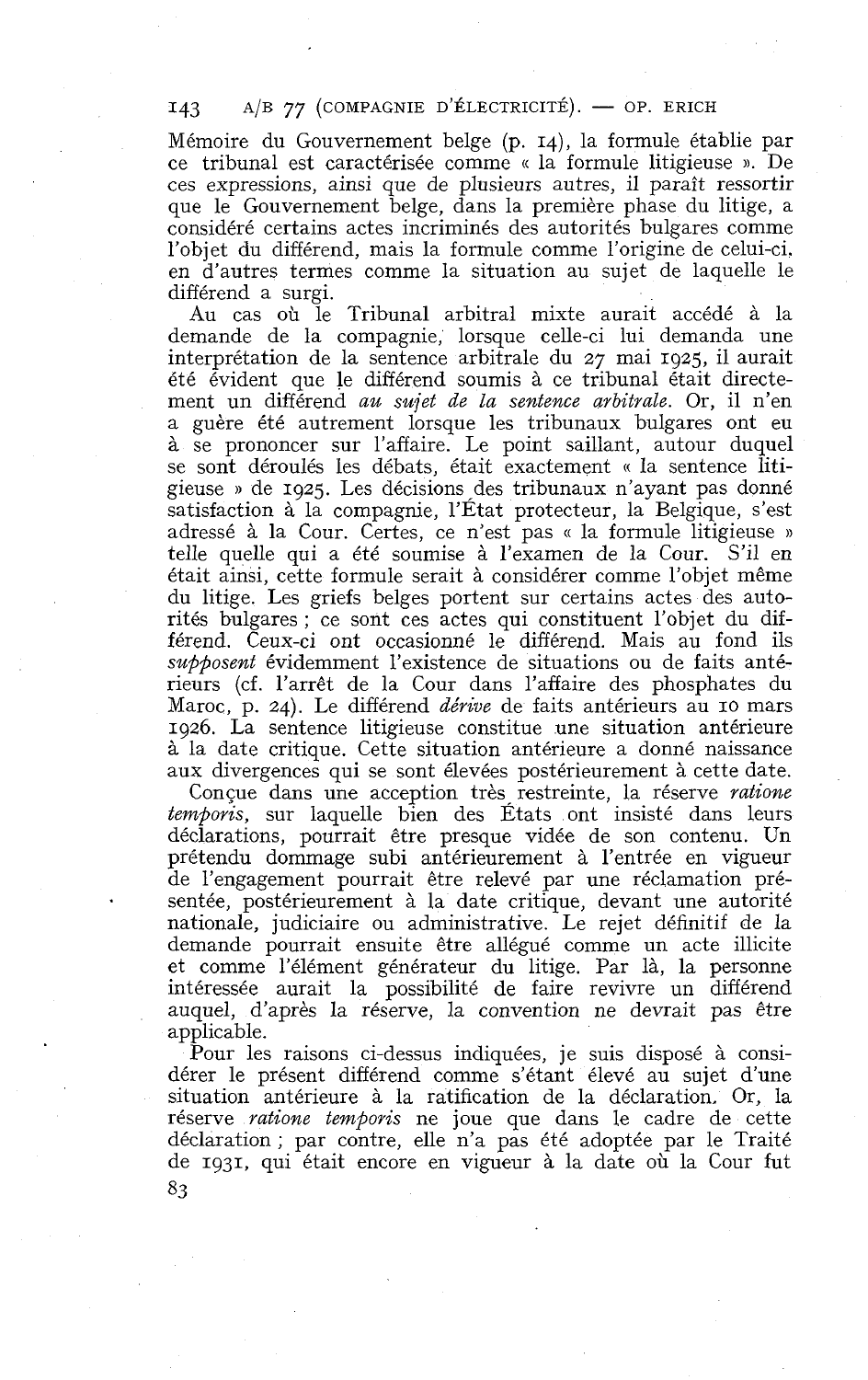From these expressions and from several others it would appear that the Belgian Government in the first stage of the dispute regarded certain alleged acts by the Bulgarian authorities to be the subject-matter of the dispute, but held the formula to be the source of it, in other words, the situation with regard to which the dispute arose.

If the Mixed Arbitral Tribunal had complied with the Company's request when asked to give an interpretation of the arbitral award of May 27th, 1925, the dispute submitted to this Tribunal would obviously have been a dispute directly *with regard to the arbitral award.* And the same is true when the Bulgarian courts were required to adjudicate upon the The salient point upon which their discussions turned was precisely "the disputed award" of 1925. As the decisions by the courts failed to satisfy the Company, the protecting State, Belgium, applied to the Court. It is certainly not "the disputed formula<sup>7</sup> as such which was submitted to the examination of the Court. If it were so, this formula would have<br>to be regarded as the actual subject of the dispute. The to be regarded as the actual subject of the dispute. Belgian complaints are directed against certain acts of the Bulgarian authorities, and it is these acts which constitute the subject of the dispute ; it was they which occasioned it. Essentially, however, they obviously *assume* the existence of prior situations or facts (cf. the Court's judgment in the case of the Moroccan Phosphates, p. 24). The dispute *derives* from facts prior to March roth, 1926. The disputed award constitutes a situation prior to the crucial date. That prior situation gave birth to differences of opinion that arose subsequently to that date.

If taken in a very limited sense, the *ratione temporis* reservation, emphasized by many countries in their declarations, might become almost void of substance. Alleged damage suffered before the entry into force of the undertaking could be resuscitated by a claim submitted to some national judicial or administrative authority subsequently to the crucial date. final dismissal of the claim could then be alleged as an unlawful act and as the element giving birth to the dispute. In this way the interested party would be enabled to revive a dispute to which, under the reservation, the convention ought not to apply.

For the reasons given above, 1 am inclined to regard the present dispute as having arisen with regard to a situation prior to ratification of the declaration. But the *ratione temporis* reservation operates only within the limits of that declaration ; it was not inserted in the 1931 Treaty, which was still in force at the time when the case was submitted to the II  $83$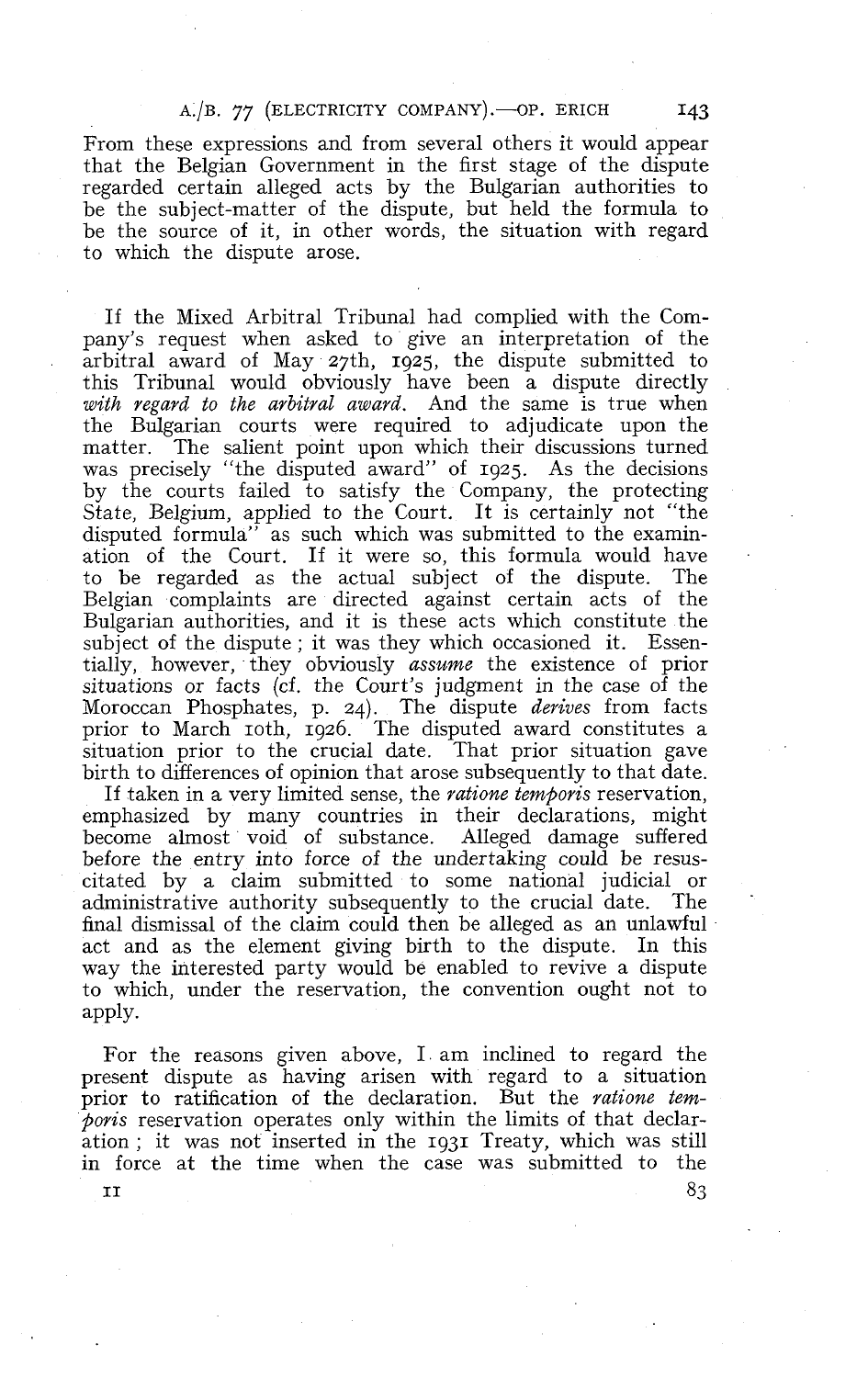#### $A/B$  77 (COMPAGNIE D'ÉLECTRICITÉ). — OP. ERICH 144

saisie de l'affaire. La Cour s'étant prononcée sur l'exception *ratione temporis* avant toute décision sur l'exception préalable *ratione materiæ,* je suis conduit à relever, dès maintenant, que la distinction relative à l'antériorité ou à la postériorité du différend par rapport à une certaine date, ne s'applique pas en tant qu'il s'agit du Traité de 1931.

La Cour a reconnu l'exception bulgare basée sur le nonépuisement des voies de recours comme bien fondée. La requête devrait donc être considérée comme irrecevable. Or, d'après la manière de voir qui a prévalu, la valeur de cette constatation se trouve invalidée par le fait que la compétence de la Cour est admise sur la base des déclarations d'acceptation de la disposition facultative. Même si la conclusion contraire avait prévalu, l'admission du différend comme s'étant élevé au sujet d'une situation postérieure à la ratification aurait eu pour conséquence que la Belgique aurait toujours la faculté de saisir la Cour d'une nouvelle requête sur la base des déclarations réciproques.

Dans ces conditions, je crois pouvoir me prononcer brièvement sur la question de l'épuisement. Je me borne à constater que les conditions requises en vertu de l'article 3 du Traité de 1931 n'étaient pas remplies au moment où la Cour fut saisie par le Gouvernement belge. Or, le principe concernant l'épuisement des voies de recours internes, même s'il se trouve établi par une disposition conventionnelle, n'est pas incompatible avec certaines dérogations, bien que celles-ci, à la différence de la règle elle-même, ne soient pas établies par un texte écrit. En appréciant les mérites d'une prétendue dérogation à la règle, il convient de tenir compte de ce qui paraît raisonnable dans l'espèce. Le Traité de 1931, stipulant l'obligation d'observer, dans la mesure la plus large, les procédures pacifiques pour le règlement des différends internationaux, a été dénoncé par l'une des Parties au moment où l'application du traité était prévue, et cela en vue d'exclure tout examen du différend dans une instance internationale. La Belgique, qui, probablement, n'était pas sûre de pouvoir saisir la Cour sur la base de la déclaration, puisque celle-ci est soumise à la réserve *ratione temporis,* se trouvait vraiment dans le cas de « péril en la demeure »; sa manière d'agir s'explique par la situation extraordinaire créée par la dénonciation du traité. En outre, depuis que l'arrêt de la Cour de cassation de Bulgarie a été rendu, les voies de recours internes se trouvent matériellement épuisées.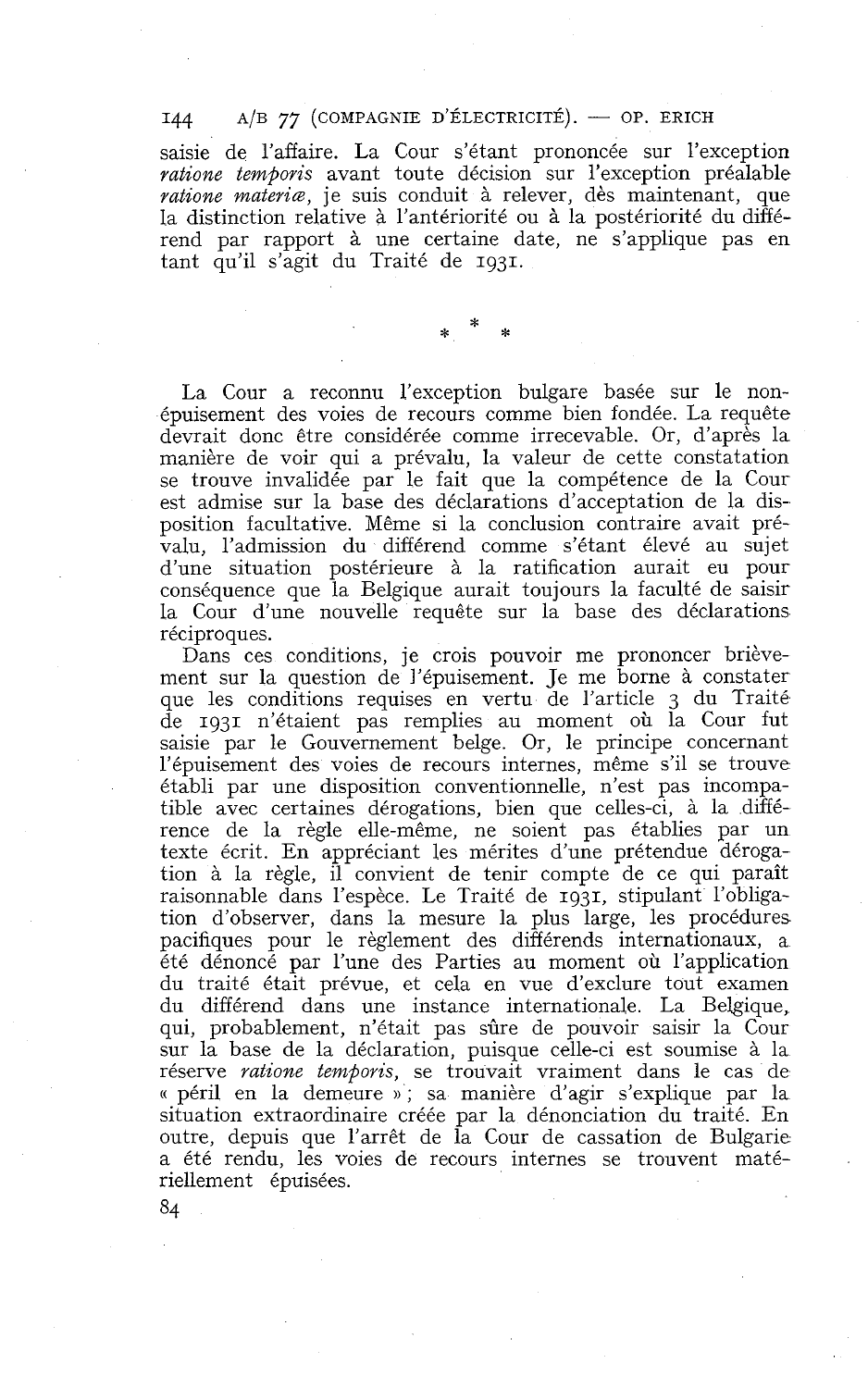Court. Since the Court has adjudicated upon the *ratione temporis* objection before giving any decision in regard to the preliminary *ratione materiæ* objection, **1** must declare at this stage that the distinction according to whether the dispute is prior or subsequent to a certain date does not apply in so far as concerns the 1931 Treaty.

The Court has admitted the justice of the Bulgarian objection based on failure to exhaust internal remedies. The Application must therefore be regarded as inadmissible. According, however, to the view that prevailed, the force of this finding is invalidated by the fact that the Court's jurisdiction is accepted on the basis of the declarations of adherence to the optional clause. Even if the contrary conclusion had prevailed, the admission of the dispute as having arisen with regard to a situation subsequent to ratification would have meant that Belgium would still have the right to submit to the Court a fresh application on the basis of the mutual declarations.

In these circumstances, 1 can be brief on the question of exhaustion. I would only say that the conditions required under Article 3 of the 1931 Treaty were not fulfilled at the time when the Belgian Government applied to the Court. At the same time, the local redress rule, even if established in a treaty clause, is not incompatible with certain departures from it, although these, unlike the rule itself, are not laid down in a written text. There are reasons for weighing the merits of an alleged departure from the rule and for taking account of what appears reasonable in a particular case. The Treaty of 1931, which requires that pacific methods of settling international disputes shall be followed as far as is possible, was denounced by one of the Parties at the moment when the Treaty was about to be applied, and was denounced in order to prevent any examination of the dispute by an international body. Belgium, who was probably not sure of being able to approach the Court on the basis of the declaration, the latter being subject to the *ratione tempovis* reservation, was faced approach the Court on the basis of the declaration, the latter<br>being subject to the *ratione temporis* reservation, was faced<br>with a real *periculum in mora*; the action she took is explained<br>by the abundance in the dumnit by the abnormal situation created by the denunciation of the Treaty. Furthermore, since the Court of Cassation in Bulgaria delivered its judgment, the internal remedies have in fact been exhausted.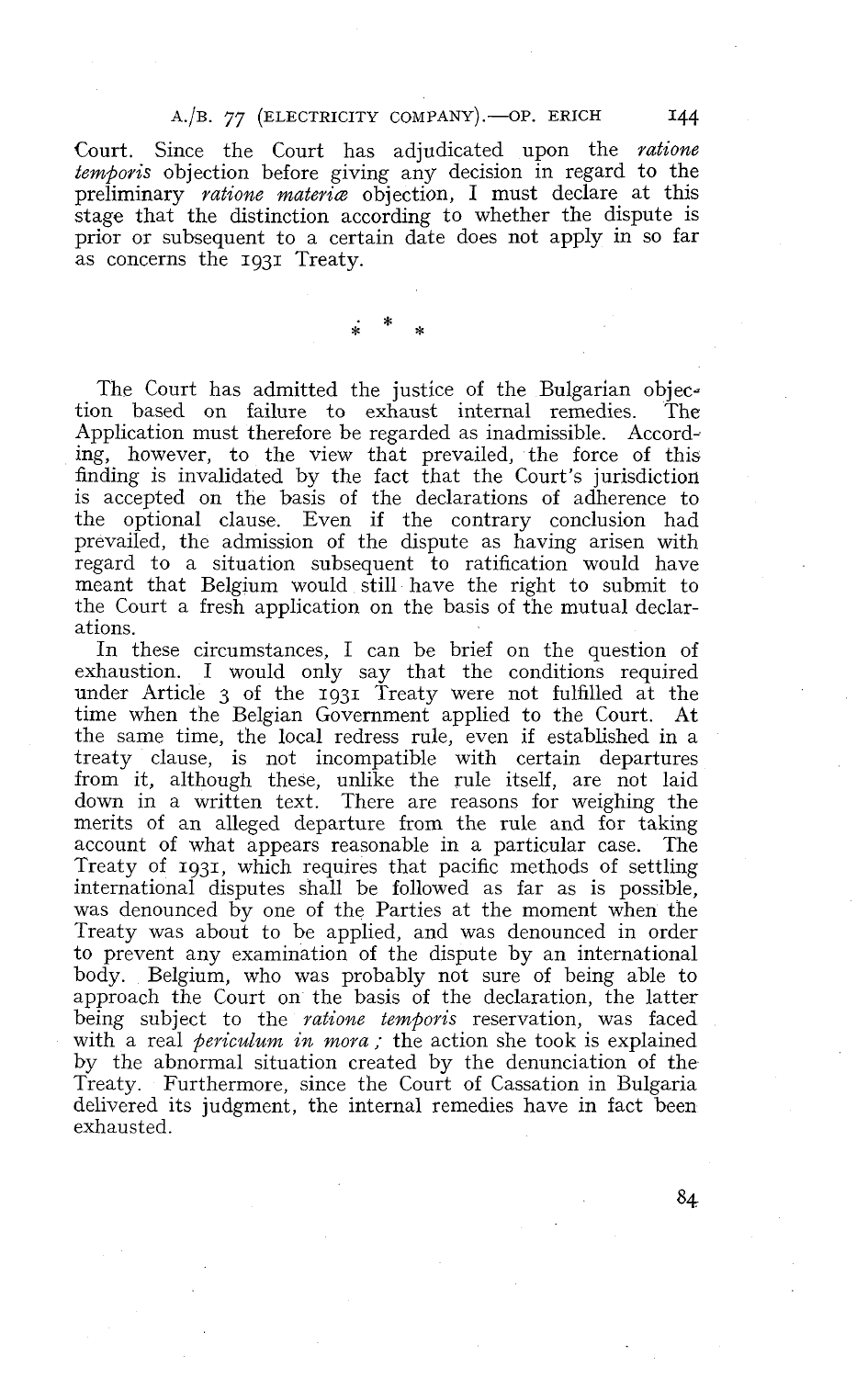#### A/B 77 (COMPAGNIE D'ÉLECTRICITÉ). - OP. ERICH **I45**

Tout en considérant que cette exception d'irrecevabilité aurait dû être traitée et considérée d'une manière distincte et indépendante de la question relative à l'étendue de la juridiction obligatoire de la Cour, je considère une dérogation à la règle de l'épuisement comme justifiée dans le présent cas. Pour cette raison et nonobstant les divergences d'opinion sur certains points, j'ai pu me rallier au dispositif de l'arrêt.

(Signé) R. ERICH.